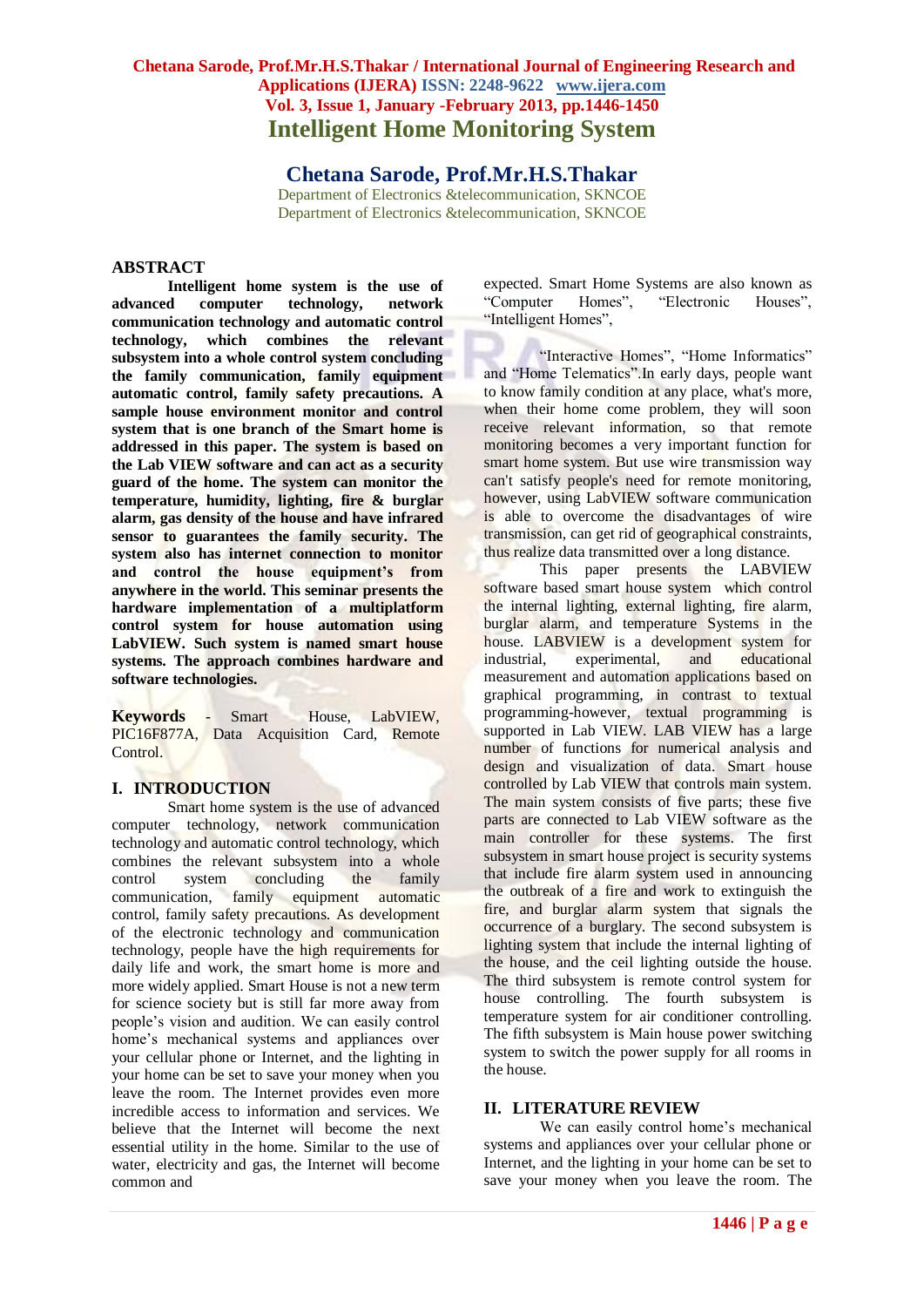Internet provides even more incredible access to information and services. We believe that the Internet will become the next essential utility in the home. Lots of advanced techniques have been proposed for smart home system. The different technologies that could provide for smart home communication are X10, Insteon, Zigbee and Z-Wave. X10, developed in 1975 by Pico Electronics of Glenrothes, Scotland, allows compatible products to talk to each other remotely over the already existing electrical wires of a home. The first "home computer" was an experimental system in 1966. The Smart House Project was initiated in the early 1980's as a project of the National Research Centre of the National Association of Home Builders (NAHB) with the cooperation of a collection of major industrial partners. There have been several smart home projects undertaken by individuals over the last few years. The most popular of these has been Microsoft founder Bill Gates' residence on Mercer Island east of Seattle. The European Telecommunications Standards Institute (ETSI) has divided M2M intelligent home systems into three parts including area networks, communication networks and applications. Fig 1. Shows an area network is composed of data end points, which are usually sensors, compact microprocessors, subscriber identification module (SIM) cards and smart meters. Sensor data (usually an alert) is sent to microprocessors via communication circuit. Microprocessors then deliver these alerts to a radio module, which converts the instructions into packets and sends them over the communication network [4].



**Figure 1 . ETSI M2M Network Architecture**

The Telecommunications Industries Association (TIA), has established the working group TR 50 for Smart Device Communication (SDC). The European Alliance (ESNA) and National Institute of Standards and Technology (NIST) are other organizations which are specifying standards for M2M.This section of the paper discusses technique earlier in literature for smart home system using LabVIEW.

#### **III. DESIGN**

The smart house has two interfaces, computer interfacing, and remote control unit interfacing. Computer device that provided with Lab VIEW software is the main controller unit for all systems in the house. It receives data from house sensors, process information and updates data for the difference systems, and transmit controlling signal to house systems and switching output devices. Lab VIEW makes the ability to monitor the important operations in the system to the users in order to be informed of the changes in the system. Users can also control the difference systems abilities, and chose the best system that required. In addition to Lab VIEW interface for the smart house, remote control interfacing is available to control some applications in the house, and it is connected Lab VIEW software for other applications. Fig 1 shows the block diagram of the smart house designed. Smart House consists of two type of controlling systems, which enable the user to control and monitor each system. It create database files which can store each orders in smart house, and can be scheduler the start and end times for each system in house.



**Figure 2 Smart House Block Diagram**

The electrical devices are connected to LabVIEW software as the main controller for these systems. The purpose of data acquisition is to measure an electrical or physical phenomenon such voltage, temperature, current, pressure and sound. PC-based data acquisition uses a combination of modular hardware, application software, and a computer to take measurements. The Lab VIEW software will control the internal lighting, external lighting, fire alarm, burglar alarm, and in the house. LABVIEW (short for Laboratory Virtual Instrumentation Engineering Workbench) is easy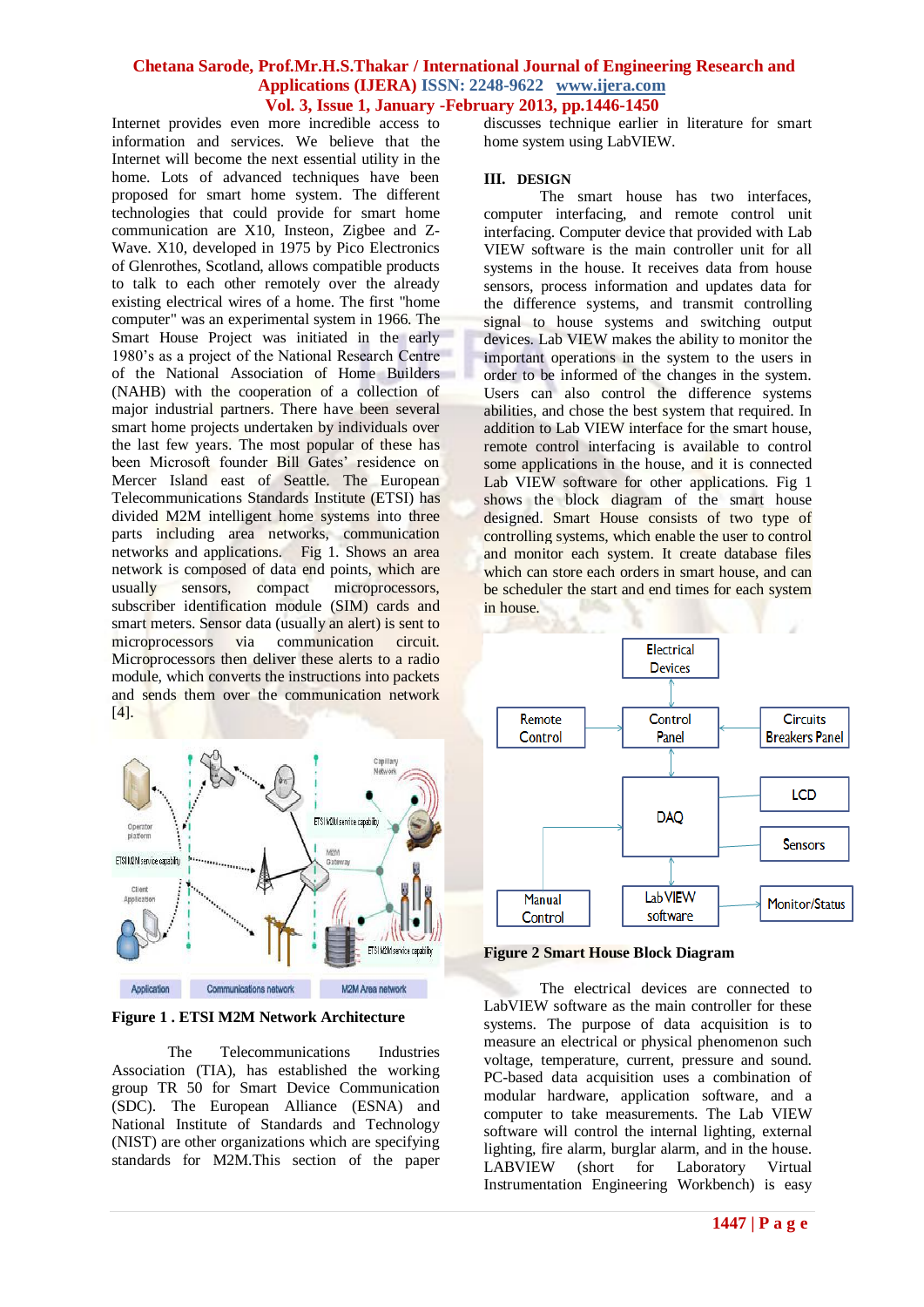platform and development environment for a visual programming language from National Instruments. PIR motion sensor is use to detect the internal lighting system of house. The LM35 has an advantage over linear temperature sensors calibrated in ° Kelvin, so LM35 is use for heat detector and LDR (light dependent resistor) is use for smoke detector. Remote control is one of two interfacing device used in smart house application. The remote control is used to make some operation in the system by connection with LabVIEW software. it is used to control and to switches the load in every room in the house using the room unit receiver in every room.

# **IV. HARDWARE AND SOFTWARE**

Here Software LabVIEW and Hardware DAQ unit and ARM7 is used to communicate each other.

# **1. LABVIEW**

Lab VIEW (short for Laboratory Virtual Instrumentation Engineering Workbench) is a platform and development environment for a visual programming language from National Instruments. Originally released for the Apple Macintosh in 1986, Lab VIEW is commonly used for data acquisition, instrument control, and industrial automation on a variety of platforms including Microsoft Windows, various flavours of UNIX, Linux, and Mac OS. The programming language used in Lab VIEW, is a dataflow language. Execution is determined by the structure of a graphical block diagram. LABVIEW is a development system for industrial, experimental, and educational measurement and automation applications based on graphical program in contrast to textual programming -however, textual programming is supported in LABVIEW. LAB VIEW now has several toolkits and modules which brings the LABVIEW to the same level of functionality as MATLAB and Simulink in analysis and design in the areas of control, signal processing, system identification, mathematics, and simulation. Lab VIEW ties the creation of user interfaces (called front panels) into the development cycle. Lab VIEW programs/subroutines are called virtual instruments (VIs). Each VI has three components:

- Block diagram
- Connector pane
- Front panel

However, the front panel can also serve as a programmatic interface. This implies each VI can be easily tested before being embedded as a subroutine into a larger program The graphical approach also allows non-programmers to build programs by simply dragging and dropping virtual representations of the lab equipment with which they are already familiar. The Lab VIEW programming environment, with the included examples and the documentation, makes it simpler to create small applications. This is a benefit on one side but there is also a certain danger of underestimating the expertise needed for good quality programming. Fig.2 shows LabVIEW based control intelligent home system.



**Figure 3. Lab VIEW Control of Smart House**

K. K

| Logg In / Log Out |  |     |  |      |
|-------------------|--|-----|--|------|
| <b>User Name</b>  |  |     |  |      |
| Password          |  |     |  |      |
|                   |  | Run |  | Stop |

## **Figure 4 LabVIEW Program, Login Monitor Screen**

Lab VIEW Support for thousands of hardware devices, including: Scientific instruments, Data acquisition devices, Sensors, Cameras, Motors and actuators, Familiar programming model for all hardware devices, Portable code that supports several deployment targets Lab VIEW makes the process of integrating hardware much easier by using a consistent programming approach no matter what hardware you are using[7]. The system also is connected to the internet to monitor and control the house equipment's from anywhere in the world using Lab VIEW. Monitor screen is designed using LabVIEW allows monitoring to all parts of smart house system that connected with LabVIEW via Data Acquisition Card. It has two login; one for monitor access and the other for setting access as shown in Figure 4.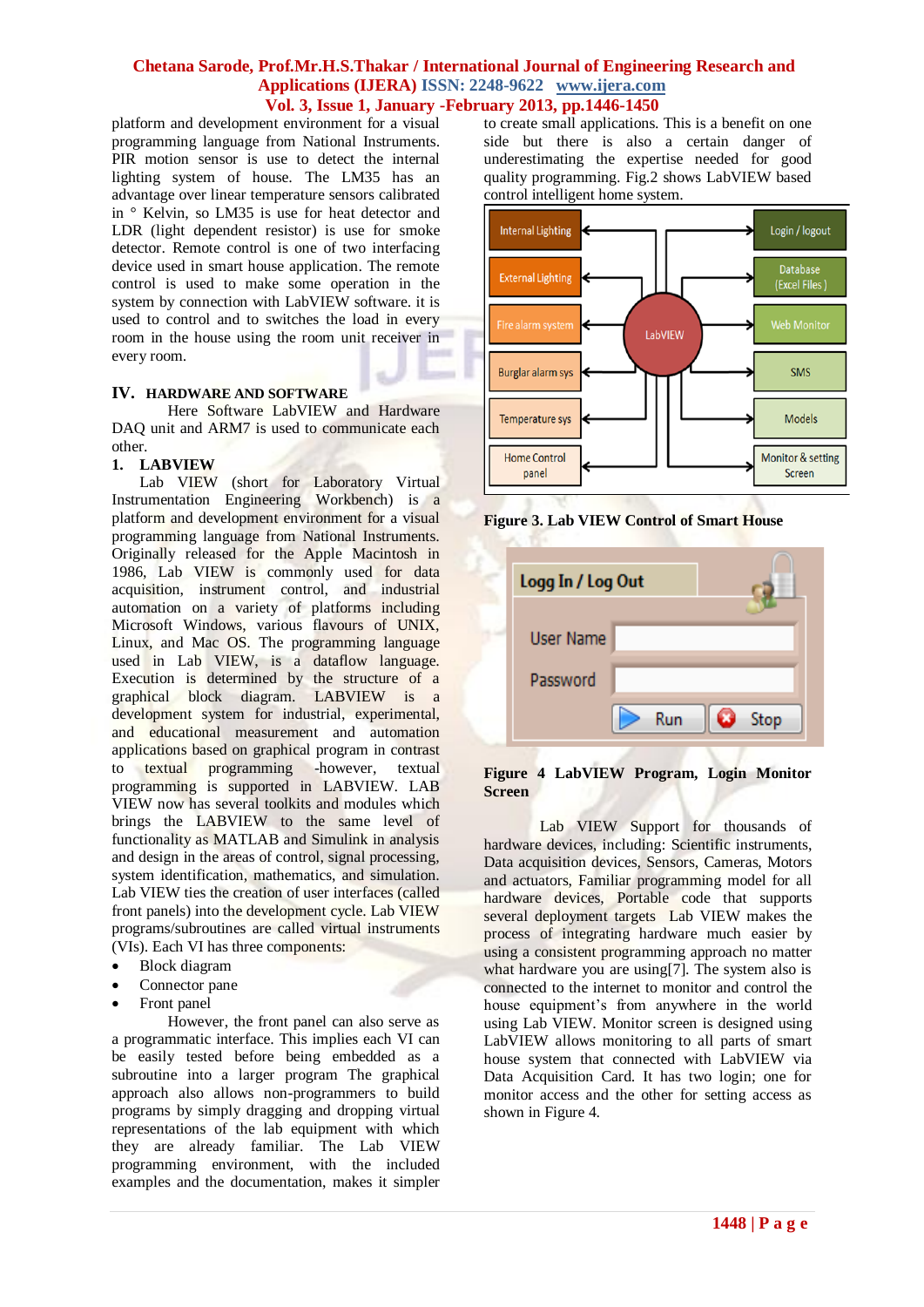# **2. EMBEDDED ARM7 PROCESSOR MODULE**

Embedded ARM7 module contains features like Processor – NXP ARM7 LPC2378, 72MHz core speed maximum, Internal High-speed Flash:512Kbytes, SRAM:32Kbytes, 16Kbyte Ethernet SRAM, On board 512Kbit EEPROM, General purpose 2.54, Plug-in style enables modular product design,SPI, I2C, UART, Ethernet, CAN and GPIO lines available on pin-headers ,RTC with Battery Backup, Onboard RS232 driver interface lines available on pin-headers, MicroSD connector to handle up to 2Gbyte, Mini-USB Connector for USB2.0 device interface and optional 5volts power supply input for the CPU module, JTAG interface and SAM-BA ISP programming pins on pinheaders.



**Figure 4. Embedded ARM7 module** 

#### **3. DAQ UNIT**

DAQ is act as interfacing between computer and outside world i.e between LabVIEW software and electrical appliances. It is used to measure an electrical or physical phenomenon such as voltage, current, temperature,pressure or sound. PC based daq uses a combination of modular hardware, application software and computer to take measurement.DAQ is process of acquiring signal from real world, digitizing the signal, analyze and presenting data. While selecting DAQ unit determine the physical properties that need to be measured now and in the future, Select transducers, Determine if any signal conditioning is required, the allowable analog-to-digital conversion error, the sample rate required to accurately capture the physical properties, Choose the DAQ device that will meet the requirements.fig 5 shows the initializing procedure in LabVIEW window.



**Figure 5. Initializing DAQ Process** 

The first step to using the DAQ is to instruct the operating system to communicate with it.o do this use the Measurement and Automation Explorer (MAX) MAX can be opened from LabVIEW by selecting  $Tools \gg Measurement \&$ Automation Explorer. Plug in the USB 6008 to the computer USB port.Open up the Measurement & Automation Explorer (MAX).Once MAX has opened, expand the Devices and Interfaces folder. After this, expand the Ni-DAQmx devices folder. Note under the NI-DAQmx Devices the NI USB-6008: "Dev 1"

#### **V. CONCLUSION**

Smart home can bring intelligent feelings for People's Daily life, Smart home applications will be more and more widely. In the future, Smart home will have more rich content, but not limited to the home appliances and the home environment control. The diversified smart home of The Internet of things will become the trend of smart home. The main objective of this paper is to design and implement a control and monitor system for smart house. Smart house system consists of many systems that controlled by LabVIEW software as the main controlling system in this paper. Also, the smart house system was supported by remote control system as a sub controlling system. The system also is connected to the internet to monitor and control the house equipment's from anywhere in the world using LabVIEW.

## **REFERENCES Examples follow**:

**Journal Papers:**

- [1] XiangYang, Hui-hong Wang,"The Design and Implementation of Embedded M2M Smart Home System",IEEE ,Nov 2011.
- [2] Rosslin John Robles1 and Tai-hoon Kim," Applications, Systems and Methods in Smart Home Technology: A Review",